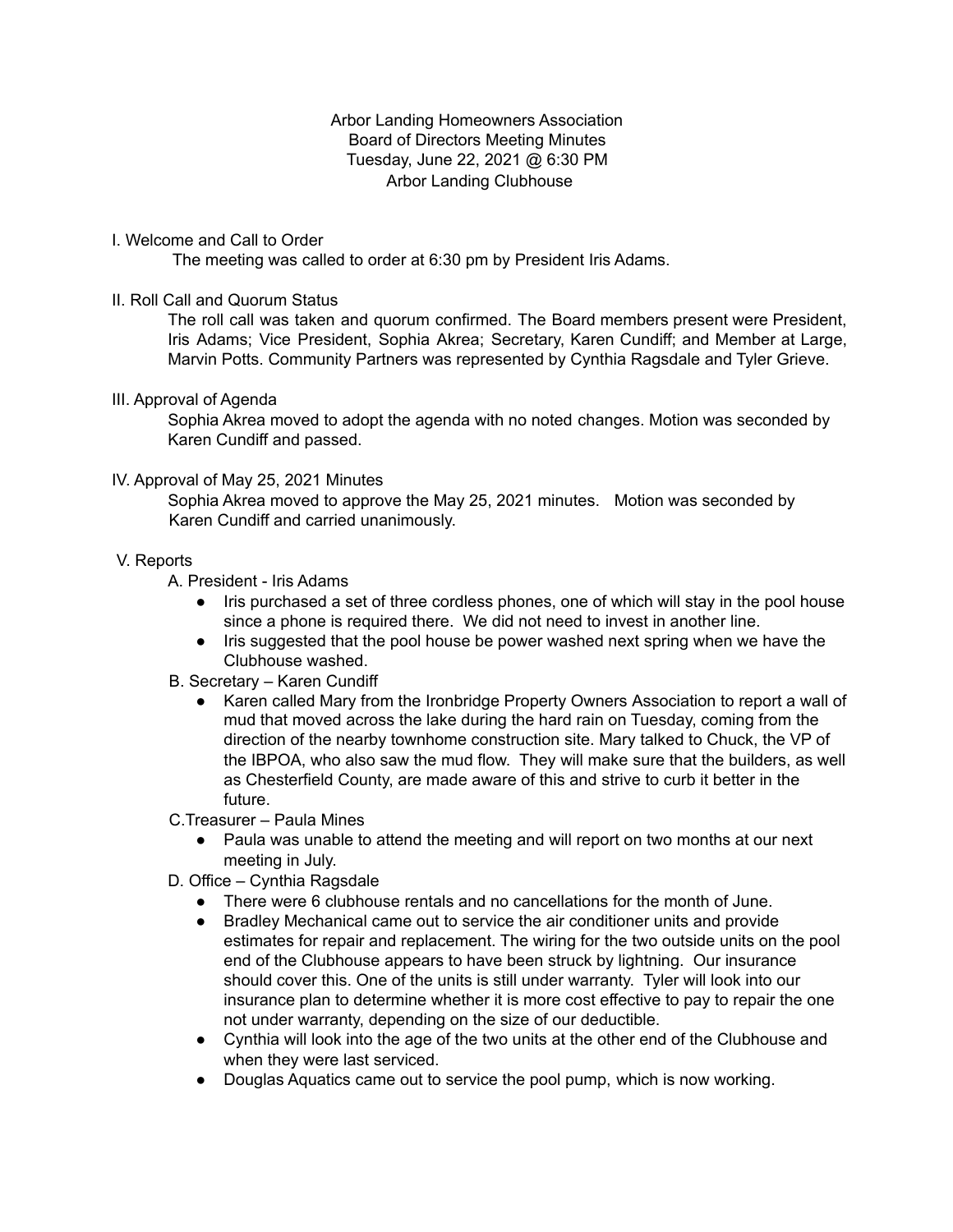- A new stereo system was purchased for the Clubhouse. It sounds great.
- Club/Pool House Supplies: paper towels and trash bags were restocked.
- Office purchases: copy paper, new chain for Tennis/Pickleball Court
- The office has received a new credit card.
- Cynthia has handed out 483 2021 pool pass stickers. 152 residents have signed into the pool log so far.
- Office concerns, questions, and complaints received:
	- It was reported that a property with dogs in the backyard emits a pungent odor that prevents their neighbors from using their backyard as much as they would like. Tyler went by, but did not smell the odor.
	- A resident reported dogs whimpering and barking. Both the noise and the welfare of the dogs is a concern. It has been reported to Chesterfield County Animal Control and they've been out several times.
	- The large hanging branch near Bal Arbor's entrance has been reported to Oneda Manning, Bel Arbor's administrator.
- E. Committees
	- 1. Social
		- No report.
	- 2. ARC
		- Nothing major to report. All applications are being handled by the committee in a timely manner.
		- Some upgrades are being undertaken without prior ARC approval. These residents receive letters from Tyler and must still follow the covenants and submit a proposal to ARC.
	- 3. Pool
		- The resident that replenished the flowerpots surrounding the pool with flowers has offered to do it again this year. Karen moved and Marvin seconded a motion to reimburse her for the flowers purchased.
		- Karen reported that the pool is looking good now that the pump is fixed.
		- Marvin mentioned that the wooden posts at the pool house need painting and repair. He will present an estimate to the board for this work.
		- A resident was concerned that pool and guest passes are not being checked by the lifeguard when people sign in. It was noted that there is a shortage of lifeguards this year. When only one is on duty, his/her primary responsibility is watching the pool, but members could show it as they walk past him/her. On the weekend when 2 lifeguards are present, the one not in the chair can check IDs. Karen will talk to the lifeguards about this.
		- Some concerns from the pool committee are as follows
			- Some tiles are missing along the side of the deep end nearest the pool house and should be replaced next spring before opening.
			- Some chairs need to be power washed.
			- Some parents are not staying within arms length of their young children in the deep end, some rough housing is occurring, and some throwing of heavy balls, all of which are against our Pool Rules and have been reported to the lifeguard on duty.
			- Some residents have brought in overly large floatation devices which make it difficult for others to swim. It was suggested that a sign be put up to promote courteous pool behavior, and this also be mentioned in our next Newsletter.